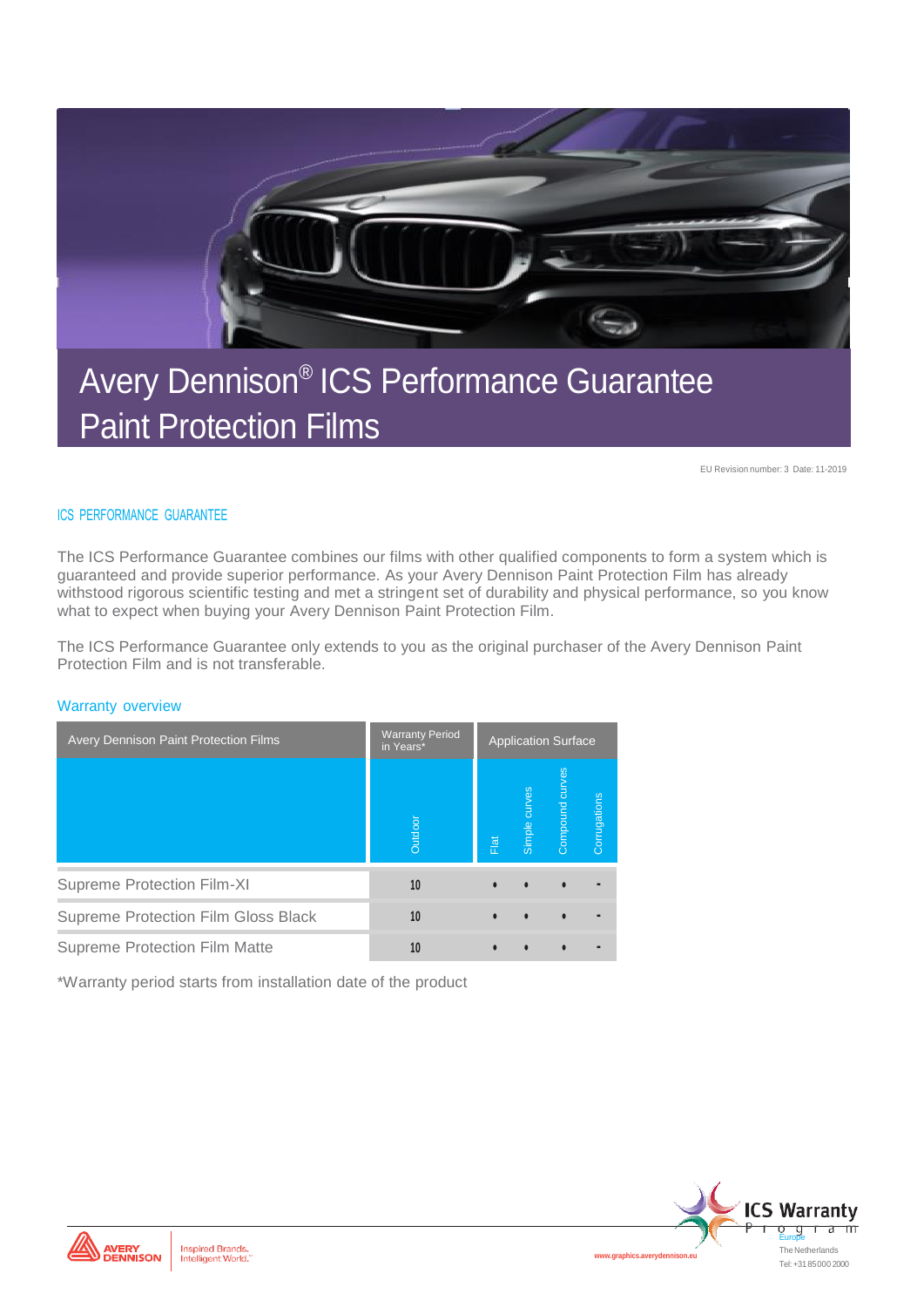# Avery Dennison® ICS Performance Guarantee Paint Protection Films

#### Definition of warranty and potential warranty reductions

The durability of Avery Dennison Paint Protection Films is defined as the expected performance life of the Avery Dennison paint protection film(s) within the European region in outdoor vertical exposure conditions. The durability is defined such that the films will not deteriorate excessively, i.e the finished product remains effective for its purpose when viewed under normal conditions from the intended viewing distance.

The actual performance life will depend on a variety of factors, including selection and preparation of substrate, angle and direction of exposure, application methods, environmental conditions and cleaning/maintenance of the films. In case of films used in areas of high temperatures or humidity, high altitudes, industrially polluted areas or the durability will be further reduced below levels stated in this ICS Performance Guarantee document.

#### Angle and direction of exposure



#### Definition of warranty and potential warranty reductions

High elevations: In mountain areas UV damage is increased over exposures at sea level. This is due to the air being thinner and therefore damage of UV radiation increases significantly.

Congested urban or industrial areas: Due to increased smog, pollutants and particulates in the atmoshpere, applications have reduced durability expectations. Also horizontal application traps chemicals on the surface of the material, increasing the impact of UV exposure and reducing durability.



The Netherlands Tel:+3185000 2000



**[www.graphics.averydennison.eu](http://www.graphics.averydennison.eu/)**